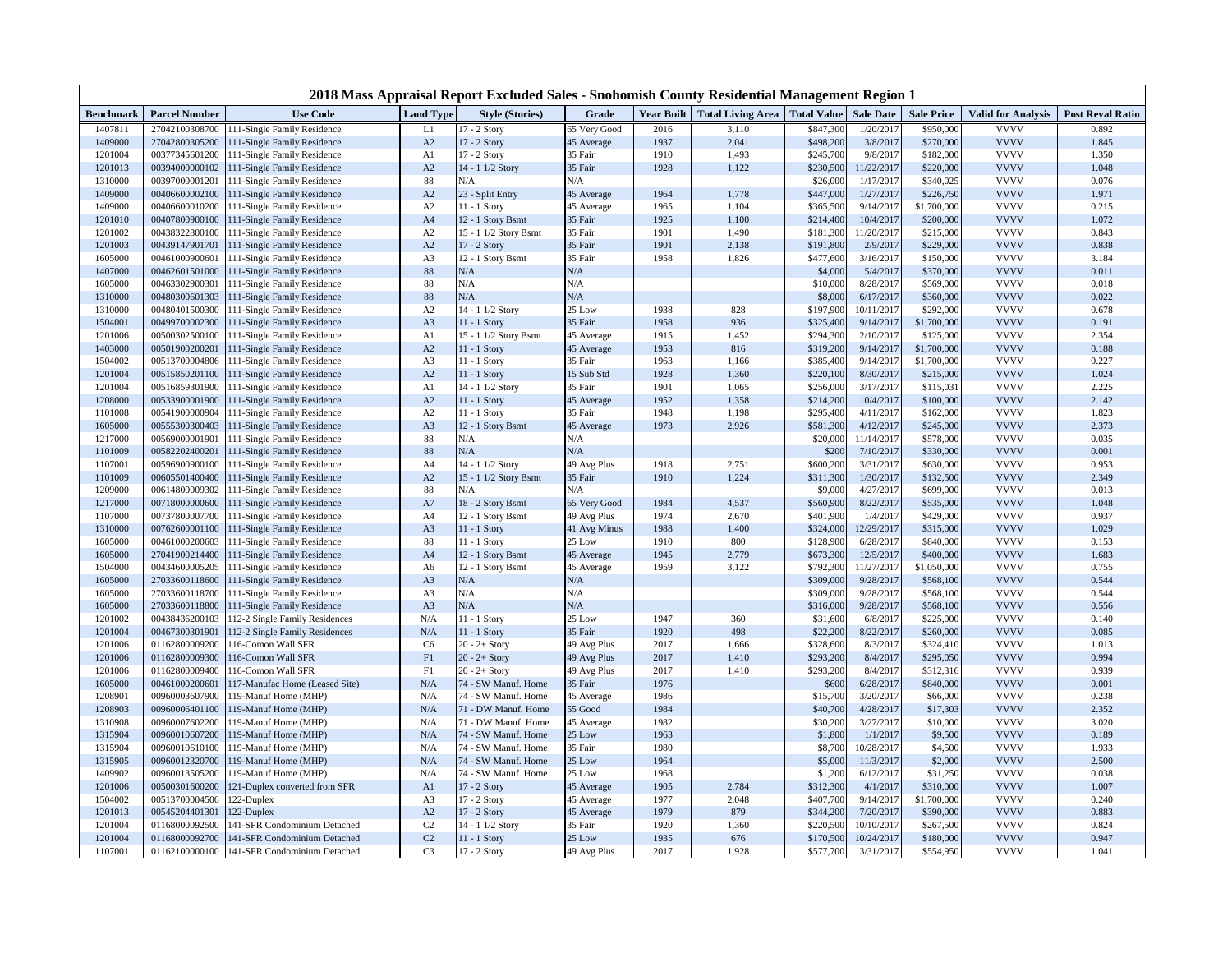| 2018 Mass Appraisal Report Excluded Sales - Snohomish County Residential Management Region 1 |                                  |                                                              |                                  |                                   |                          |              |                                              |                        |                        |                        |                            |                         |
|----------------------------------------------------------------------------------------------|----------------------------------|--------------------------------------------------------------|----------------------------------|-----------------------------------|--------------------------|--------------|----------------------------------------------|------------------------|------------------------|------------------------|----------------------------|-------------------------|
| <b>Benchmark</b>                                                                             | <b>Parcel Number</b>             | <b>Use Code</b>                                              | <b>Land Type</b>                 | <b>Style (Stories)</b>            | Grade                    |              | Year Built   Total Living Area   Total Value |                        | <b>Sale Date</b>       | <b>Sale Price</b>      | <b>Valid for Analysis</b>  | <b>Post Reval Ratio</b> |
| 1107001                                                                                      | 01162100000200                   | 141-SFR Condominium Detached                                 | C <sub>3</sub>                   | 17 - 2 Story                      | 49 Avg Plus              | 2017         | 2,253                                        | \$611,300              | 3/27/2017              | \$629,950              | <b>VVVV</b>                | 0.970                   |
| 1107001                                                                                      | 01162100000300                   | 141-SFR Condominium Detached                                 | C <sub>3</sub>                   | 17 - 2 Story                      | 49 Avg Plus              | 2017         | 1,503                                        | \$496,200              | 3/20/2017              | \$450,000              | <b>VVVV</b>                | 1.103                   |
| 1107001                                                                                      | 01162100000400                   | 141-SFR Condominium Detached                                 | C <sub>3</sub>                   | 17 - 2 Story                      | 49 Avg Plus              | 2017         | 1,519                                        | \$499,400              | 4/6/2017               | \$445,000              | <b>VVVV</b>                | 1.122                   |
| 1107001                                                                                      | 01162100000500                   | 141-SFR Condominium Detached                                 | C <sub>3</sub>                   | 17 - 2 Story                      | 49 Avg Plus              | 2017         | 1,520                                        | \$492,300              | 3/24/2017              | \$450,000              | <b>VVVV</b>                | 1.094                   |
| 1107001                                                                                      | 01162100000700                   | 141-SFR Condominium Detached                                 | C <sub>3</sub>                   | 17 - 2 Story                      | 49 Avg Plus              | 2017         | 2,253                                        | \$611,100              | 6/8/2017               | \$629,950              | <b>VVVV</b>                | 0.970                   |
| 1107001                                                                                      | 01162100000800                   | 141-SFR Condominium Detached                                 | C <sub>3</sub>                   | 17 - 2 Story                      | 49 Avg Plus              | 2017         | 1,928                                        | \$575,500              | 1/12/2017              | \$549,950              | <b>VVVV</b>                | 1.046                   |
| 1107001                                                                                      | 01162100000900                   | 141-SFR Condominium Detached                                 | C <sub>3</sub>                   | 17 - 2 Story                      | 49 Avg Plus              | 2017         | 1,503                                        | \$493,100              | 2/8/2017               | \$439,950              | <b>VVVV</b>                | 1.121                   |
| 1315000                                                                                      | 01166300000100                   | 141-SFR Condominium Detached                                 | C <sub>2</sub>                   | 23 - Split Entry                  | 45 Average               | 2017         | 1,937                                        | \$438,000              | 6/28/2017              | \$479,950              | <b>VVVV</b>                | 0.913                   |
| 1315000                                                                                      | 01166300000200                   | 141-SFR Condominium Detached                                 | C <sub>2</sub>                   | 23 - Split Entry                  | 45 Average               | 2017         | 1,937                                        | \$434,000              | 7/10/2017              | \$479,950              | <b>VVVV</b>                | 0.904                   |
| 1315000                                                                                      | 01166300000300                   | 141-SFR Condominium Detached                                 | C <sub>2</sub>                   | 23 - Split Entry                  | 45 Average               | 2017         | 1,937                                        | \$449,000              | 7/13/2017              | \$479,950              | <b>VVVV</b>                | 0.936                   |
| 1315000                                                                                      | 01166300000400                   | 141-SFR Condominium Detached                                 | C <sub>2</sub>                   | 17 - 2 Story                      | 45 Average               | 2017         | 1,667                                        | \$406,200              | 8/3/2017               | \$464,226              | <b>VVVV</b>                | 0.875                   |
| 1315000                                                                                      | 01166300000500                   | 141-SFR Condominium Detached                                 | C <sub>2</sub>                   | 17 - 2 Story                      | 45 Average               | 2017         | 1,667                                        | \$406,200              | 7/24/2017              | \$455,350              | <b>VVVV</b>                | 0.892                   |
| 1315000                                                                                      | 01166300000600                   | 141-SFR Condominium Detached                                 | C <sub>2</sub>                   | 17 - 2 Story                      | 45 Average               | 2017         | 1,667                                        | \$421,200              | 7/17/2017              | \$459,950              | <b>VVVV</b>                | 0.916                   |
| 1315000                                                                                      | 01166300000700                   | 141-SFR Condominium Detached                                 | C <sub>2</sub>                   | 18 - 2 Story Bsmt                 | 45 Average               | 2017         | 2,708                                        | \$481,800              | 9/11/2017              | \$535,850              | <b>VVVV</b>                | 0.899                   |
| 1315000                                                                                      | 01166300000800                   | 141-SFR Condominium Detached                                 | C <sub>2</sub>                   | 17 - 2 Story                      | 45 Average               | 2017         | 1,813                                        | \$416,200              | 7/7/2017               | \$479,950              | <b>VVVV</b>                | 0.867                   |
| 1315000                                                                                      | 01166300000900                   | 141-SFR Condominium Detached                                 | C <sub>2</sub>                   | 23 - Split Entry                  | 45 Average               | 2017         | 1,937                                        | \$455,000              | 8/1/2017               | \$479,950              | <b>VVVV</b>                | 0.948                   |
| 1315000                                                                                      | 01166300001000                   | 141-SFR Condominium Detached                                 | C <sub>2</sub>                   | 18 - 2 Story Bsmt                 | 45 Average               | 2017         | 2,489                                        | \$475,500              | 9/8/2017               | \$528,450              | <b>VVVV</b>                | 0.900                   |
| 1315000                                                                                      | 01166300001100                   | 141-SFR Condominium Detached                                 | C <sub>2</sub><br>C <sub>2</sub> | 18 - 2 Story Bsmt                 | 45 Average               | 2017         | 2,489                                        | \$475,500              | 9/14/2017              | \$534,950              | <b>VVVV</b><br><b>VVVV</b> | 0.889                   |
| 1315000                                                                                      | 01166300001200                   | 141-SFR Condominium Detached                                 |                                  | 18 - 2 Story Bsmt                 | 45 Average               | 2017         | 2,489                                        | \$469,500              | 9/21/2017              | \$524,150              | <b>VVVV</b>                | 0.896                   |
| 1315000                                                                                      | 01166300001300<br>01166300001400 | 141-SFR Condominium Detached<br>141-SFR Condominium Detached | C <sub>2</sub><br>C <sub>2</sub> | 18 - 2 Story Bsmt<br>17 - 2 Story | 45 Average               | 2017<br>2017 | 2,667                                        | \$490,500<br>\$391,800 | 9/21/2017<br>10/4/2017 | \$549,950              | <b>VVVV</b>                | 0.892<br>0.881          |
| 1315000<br>1315000                                                                           | 01166300001500                   | 141-SFR Condominium Detached                                 | C <sub>2</sub>                   | 17 - 2 Story                      | 45 Average<br>45 Average | 2017         | 1,577<br>1,577                               | \$395,800              | 9/27/2017              | \$444,950<br>\$444,950 | <b>VVVV</b>                | 0.890                   |
| 1315000                                                                                      | 01166300001600                   | 141-SFR Condominium Detached                                 | C <sub>2</sub>                   | 23 - Split Entry                  | 45 Average               | 2017         | 1,745                                        | \$421,300              | 8/10/2017              | \$464,950              | <b>VVVV</b>                | 0.906                   |
| 1315000                                                                                      | 01166300001700                   | 141-SFR Condominium Detached                                 | C <sub>2</sub>                   | 17 - 2 Story                      | 45 Average               | 2017         | 1,813                                        | \$436,200              | 10/19/2017             | \$459,950              | <b>VVVV</b>                | 0.948                   |
| 1315000                                                                                      | 01166300001800                   | 141-SFR Condominium Detached                                 | C <sub>2</sub>                   | 17 - 2 Story                      | 45 Average               | 2017         | 1,813                                        | \$421,200              | 10/20/2017             | \$439,950              | <b>VVVV</b>                | 0.957                   |
| 1315000                                                                                      | 01166300001900                   | 141-SFR Condominium Detached                                 | C <sub>2</sub>                   | 17 - 2 Story                      | 45 Average               | 2017         | 1,813                                        | \$421,200              | 10/26/2017             | \$448,450              | <b>VVVV</b>                | 0.939                   |
| 1315000                                                                                      | 01166300002000                   | 141-SFR Condominium Detached                                 | C <sub>2</sub>                   | 17 - 2 Story                      | 45 Average               | 2017         | 2,096                                        | \$445,500              | 10/25/2017             | \$484,450              | <b>VVVV</b>                | 0.920                   |
| 1315000                                                                                      | 01166300002100                   | 141-SFR Condominium Detached                                 | C <sub>2</sub>                   | 17 - 2 Story                      | 45 Average               | 2017         | 1,577                                        | \$395,800              | 8/9/2017               | \$444,950              | <b>VVVV</b>                | 0.890                   |
| 1315000                                                                                      | 01166300002200                   | 141-SFR Condominium Detached                                 | C <sub>2</sub>                   | 17 - 2 Story                      | 45 Average               | 2017         | 1,577                                        | \$399,800              | 8/10/2017              | \$444,950              | <b>VVVV</b>                | 0.899                   |
| 1315000                                                                                      | 01166300002300                   | 141-SFR Condominium Detached                                 | C <sub>2</sub>                   | 17 - 2 Story                      | 45 Average               | 2017         | 1,667                                        | \$406,200              | 8/31/2017              | \$459,950              | <b>VVVV</b>                | 0.883                   |
| 1315000                                                                                      | 01166300002400                   | 141-SFR Condominium Detached                                 | C <sub>2</sub>                   | 17 - 2 Story                      | 45 Average               | 2017         | 1,577                                        | \$404,800              | 9/27/2017              | \$444,950              | <b>VVVV</b>                | 0.910                   |
| 1315000                                                                                      | 01166300002500                   | 141-SFR Condominium Detached                                 | C <sub>2</sub>                   | 17 - 2 Story                      | 45 Average               | 2017         | 2,096                                        | \$450,500              | 10/4/2017              | \$499,950              | <b>VVVV</b>                | 0.901                   |
| 1315000                                                                                      | 01166300002600                   | 141-SFR Condominium Detached                                 | C <sub>2</sub>                   | 17 - 2 Story                      | 45 Average               | 2017         | 2,096                                        | \$467,500              | 11/8/2017              | \$491,950              | <b>VVVV</b>                | 0.950                   |
| 1315000                                                                                      | 01166300002700                   | 141-SFR Condominium Detached                                 | C <sub>2</sub>                   | 23 - Split Entry                  | 45 Average               | 2017         | 1,745                                        | \$443,300              | 10/18/2017             | \$461,950              | <b>VVVV</b>                | 0.960                   |
| 1315000                                                                                      | 01166300002800                   | 141-SFR Condominium Detached                                 | C <sub>2</sub>                   | 23 - Split Entry                  | 45 Average               | 2017         | 1,937                                        | \$434,000              | 10/2/2017              | \$479,950              | <b>VVVV</b>                | 0.904                   |
| 1315000                                                                                      | 01166300002900                   | 141-SFR Condominium Detached                                 | C <sub>2</sub>                   | 23 - Split Entry                  | 45 Average               | 2017         | 1,534                                        | \$390,000              | 10/9/2017              | \$434,950              | <b>VVVV</b>                | 0.897                   |
| 1315000                                                                                      | 01166300003000                   | 141-SFR Condominium Detached                                 | C <sub>2</sub>                   | 23 - Split Entry                  | 45 Average               | 2017         | 1,534                                        | \$400,000              | 11/16/2017             | \$433,800              | <b>VVVV</b>                | 0.922                   |
| 1315000                                                                                      | 01166300003100                   | 141-SFR Condominium Detached                                 | C <sub>2</sub>                   | 17 - 2 Story                      | 45 Average               | 2017         | 1,813                                        | \$416,200              | 8/9/2017               | \$479,950              | <b>VVVV</b>                | 0.867                   |
| 1315000                                                                                      | 01166300003200                   | 141-SFR Condominium Detached                                 | C <sub>2</sub>                   | 17 - 2 Story                      | 45 Average               | 2017         | 1,813                                        | \$416,200              | 11/22/2017             | \$444,420              | <b>VVVV</b>                | 0.937                   |
| 1315000                                                                                      | 01166300003300                   | 141-SFR Condominium Detached                                 | C <sub>2</sub>                   | 17 - 2 Story                      | 45 Average               | 2017         | 1,813                                        | \$449,200              | 8/8/2017               | \$479,950              | <b>VVVV</b>                | 0.936                   |
| 1302000                                                                                      | 01169100000100                   | 141-SFR Condominium Detached                                 | C <sub>3</sub>                   | $20 - 2 +$ Story                  | 49 Avg Plus              | 2017         | 2,529                                        | \$509,800              | 9/22/2017              | \$527,660              | <b>VVVV</b>                | 0.966                   |
| 1302000                                                                                      | 01169100000200                   | 141-SFR Condominium Detached                                 | C <sub>3</sub>                   | 17 - 2 Story                      | 49 Avg Plus              | 2017         | 2,005                                        | \$494,800              | 9/14/201               | \$509,950              | <b>VVVV</b>                | 0.970                   |
| 1302000                                                                                      | 01169100000300                   | 141-SFR Condominium Detached                                 | C <sub>3</sub>                   | $20 - 2 +$ Story                  | 49 Avg Plus              | 2017         | 2,529                                        | \$531,400              | 10/5/2017              | \$529,950              | <b>VVVV</b>                | 1.003                   |
| 1302000                                                                                      | 01169100000400                   | 141-SFR Condominium Detached                                 | C <sub>3</sub>                   | $20 - 2 +$ Story                  | 49 Avg Plus              | 2017         | 2,635                                        | \$541,100              | 9/22/2017              | \$554,950              | <b>VVVV</b>                | 0.975                   |
| 1302000                                                                                      | 01169100000500                   | 141-SFR Condominium Detached                                 | C <sub>3</sub>                   | $20 - 2 +$ Story                  | 49 Avg Plus              | 2017         | 2,529                                        | \$531,400              | 9/22/2017              | \$539,950              | <b>VVVV</b>                | 0.984                   |
| 1302000                                                                                      | 01169100000600                   | 141-SFR Condominium Detached                                 | C <sub>3</sub>                   | 17 - 2 Story                      | 49 Avg Plus              | 2017         | 2,005                                        | \$494,800              | 10/16/2017             | \$525,210              | <b>VVVV</b>                | 0.942                   |
| 1302000                                                                                      | 01169100000700                   | 141-SFR Condominium Detached                                 | C <sub>3</sub>                   | $20 - 2 +$ Story                  | 49 Avg Plus              | 2017         | 2,529                                        | \$531,400              | 11/7/2017              | \$534,950              | <b>VVVV</b>                | 0.993                   |
| 1302000                                                                                      | 01169100000800                   | 141-SFR Condominium Detached                                 | C <sub>3</sub>                   | $20 - 2 + Story$                  | 49 Avg Plus              | 2017         | 2,635                                        | \$541,000              | 11/27/2017             | \$564,950              | <b>VVVV</b>                | 0.958                   |
| 1302000                                                                                      | 01169100000900                   | 141-SFR Condominium Detached                                 | C <sub>3</sub>                   | 17 - 2 Story                      | 49 Avg Plus              | 2017         | 2,005                                        | \$494,800              | 11/27/2017             | \$543,055              | <b>VVVV</b>                | 0.911                   |
| 1302000                                                                                      | 01169100001000                   | 141-SFR Condominium Detached                                 | C <sub>3</sub>                   | 17 - 2 Story                      | 49 Avg Plus              | 2017         | 2,005                                        | \$494,800              | 12/12/2017             | \$554,775              | <b>VVVV</b>                | 0.892                   |
| 1302000                                                                                      | 01169100003300                   | 141-SFR Condominium Detached                                 | C <sub>3</sub>                   | $20 - 2 +$ Story                  | 49 Avg Plus              | 2017         | 2,635                                        | \$541,000              | 9/22/2017              | \$562,950              | <b>VVVV</b>                | 0.961                   |
| 1302000                                                                                      | 01169100003400                   | 141-SFR Condominium Detached                                 | C <sub>3</sub>                   | 17 - 2 Story                      | 49 Avg Plus              | 2017         | 2,005                                        | \$494,800              | 11/7/2017              | \$519,950              | <b>VVVV</b>                | 0.952                   |
| 1302000                                                                                      | 01169100003500                   | 141-SFR Condominium Detached                                 | C <sub>3</sub>                   | 17 - 2 Story                      | 49 Avg Plus              | 2017         | 2,005                                        | \$494,800              | 10/5/2017              | \$524,950              | <b>VVVV</b>                | 0.943                   |
| 1302000                                                                                      | 01169100003600                   | 141-SFR Condominium Detached                                 | C <sub>3</sub>                   | $20 - 2 +$ Story                  | 49 Avg Plus              | 2017         | 2,529                                        | \$531,400              | 11/7/2017              | \$534,950              | <b>VVVV</b>                | 0.993                   |
| 1302000                                                                                      | 01169100003800                   | 141-SFR Condominium Detached                                 | C <sub>3</sub>                   | 17 - 2 Story                      | 49 Avg Plus              | 2017         | 2,005                                        | \$500,000              | 12/13/2017             | \$534,950              | <b>VVVV</b>                | 0.935                   |
| 1208000                                                                                      | 01167500000200                   | 141-SFR Condominium Detached                                 | C <sub>3</sub>                   | 17 - 2 Story                      | 49 Avg Plus              | 2017         | 2,105                                        | \$481,600              | 11/16/2017             | \$472,480              | <b>VVVV</b>                | 1.019                   |
| 1208000                                                                                      | 01167500000400                   | 141-SFR Condominium Detached                                 | C <sub>3</sub>                   | 17 - 2 Story                      | 49 Avg Plus              | 2017         | 2,105                                        | \$481,600              | 11/7/2017              | \$474,250              | <b>VVVV</b>                | 1.015                   |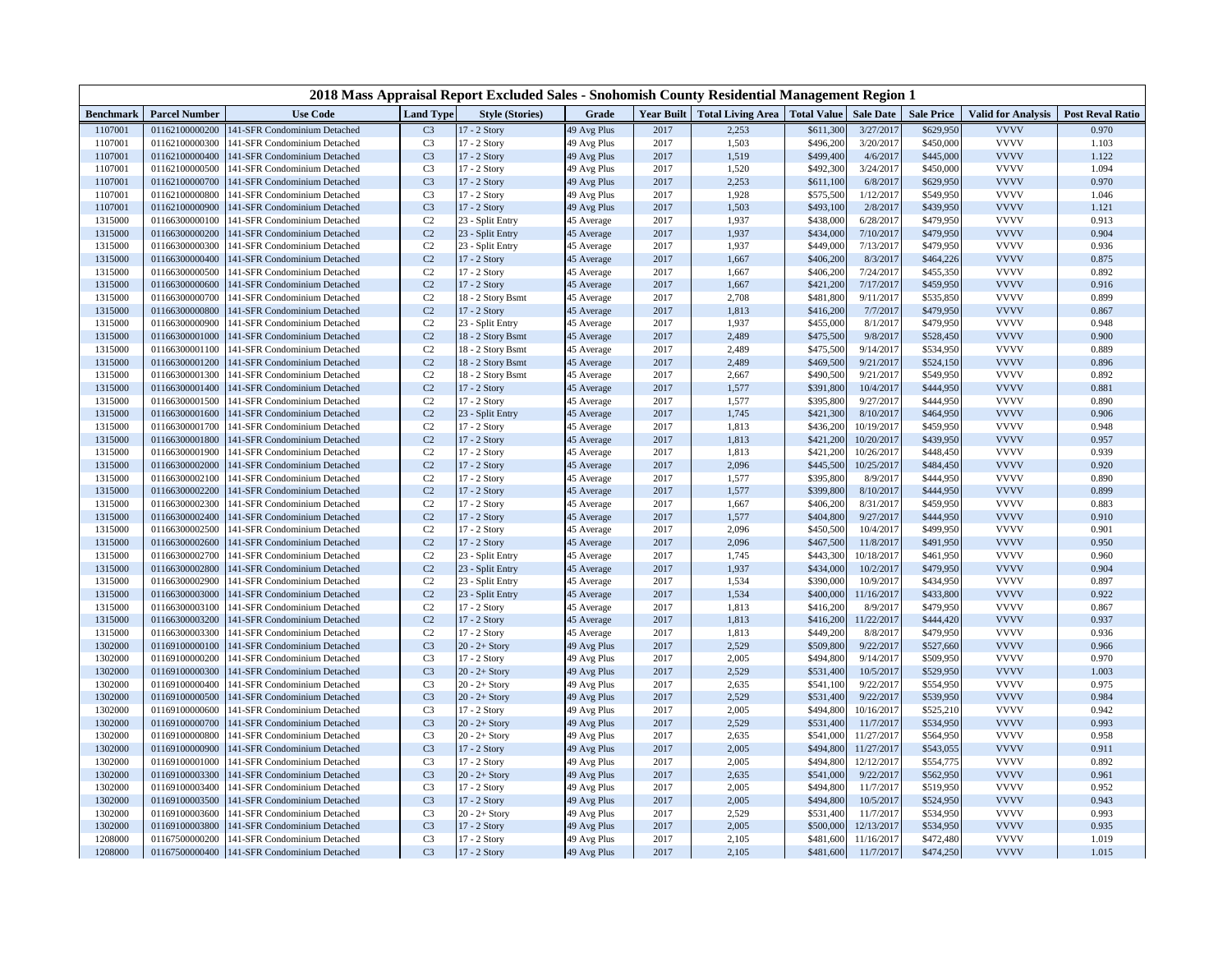| 2018 Mass Appraisal Report Excluded Sales - Snohomish County Residential Management Region 1 |                                  |                                                                  |                                  |                                  |                          |              |                                              |                        |                        |                        |                            |                         |
|----------------------------------------------------------------------------------------------|----------------------------------|------------------------------------------------------------------|----------------------------------|----------------------------------|--------------------------|--------------|----------------------------------------------|------------------------|------------------------|------------------------|----------------------------|-------------------------|
| <b>Benchmark</b>                                                                             | <b>Parcel Number</b>             | <b>Use Code</b>                                                  | <b>Land Type</b>                 | <b>Style (Stories)</b>           | Grade                    |              | Year Built   Total Living Area   Total Value |                        | <b>Sale Date</b>       | <b>Sale Price</b>      | <b>Valid for Analysis</b>  | <b>Post Reval Ratio</b> |
| 1208000                                                                                      | 01167500001100                   | 141-SFR Condominium Detached                                     | C <sub>3</sub>                   | 17 - 2 Story                     | 49 Avg Plus              | 2017         | 2,102                                        | \$482,900              | 12/5/2017              | \$473,050              | <b>VVVV</b>                | 1.021                   |
| 1208000                                                                                      | 01167500001200                   | 141-SFR Condominium Detached                                     | C <sub>3</sub>                   | 17 - 2 Story                     | 49 Avg Plus              | 2017         | 2,105                                        | \$481,600              | 11/10/2017             | \$463,750              | <b>VVVV</b>                | 1.038                   |
| 1208000                                                                                      | 01167500001300                   | 141-SFR Condominium Detached                                     | C <sub>3</sub>                   | 17 - 2 Story                     | 49 Avg Plus              | 2017         | 2,102                                        | \$482,900              | 11/28/2017             | \$474,050              | <b>VVVV</b>                | 1.019                   |
| 1208000                                                                                      | 01167500001400                   | 141-SFR Condominium Detached                                     | C <sub>3</sub>                   | 17 - 2 Story                     | 49 Avg Plus              | 2018         | 2,105                                        | \$484,500              | 11/2/2017              | \$477,300              | <b>VVVV</b>                | 1.015                   |
| 1302000                                                                                      | 01169800000100                   | 141-SFR Condominium Detached                                     | C <sub>2</sub>                   | 17 - 2 Story                     | 49 Avg Plus              | 2017         | 1,813                                        | \$458,800              | 12/13/2017             | \$479,950              | <b>VVVV</b>                | 0.956                   |
| 1310000                                                                                      | 01168100000100                   | 141-SFR Condominium Detached                                     | C <sub>2</sub>                   | 17 - 2 Story                     | 45 Average               | 2017         | 1,770                                        | \$361,600              | 9/21/2017              | \$397,000              | <b>VVVV</b>                | 0.911                   |
| 1310000                                                                                      | 01168100000200                   | 141-SFR Condominium Detached                                     | C <sub>2</sub>                   | 17 - 2 Story                     | 45 Average               | 2017         | 1,770                                        | \$361,600              | 8/23/2017              | \$404,950              | <b>VVVV</b>                | 0.893                   |
| 1310000                                                                                      | 01168100000300                   | 141-SFR Condominium Detached                                     | C <sub>2</sub>                   | 17 - 2 Story                     | 45 Average               | 2017         | 1,656                                        | \$371,500              | 7/27/2017              | \$380,000              | <b>VVVV</b>                | 0.978                   |
| 1310000                                                                                      | 01168100000400                   | 141-SFR Condominium Detached                                     | C <sub>2</sub>                   | 17 - 2 Story                     | 45 Average               | 2017         | 1,656                                        | \$371,500              | 8/16/2017              | \$380,000              | <b>VVVV</b><br><b>VVVV</b> | 0.978                   |
| 1605000                                                                                      | 01122300000100<br>01122300000200 | 142-SFR Condominium CommonWall                                   | C <sub>4</sub><br>C <sub>4</sub> | 17 - 2 Story                     | 45 Average               | 2017<br>2017 | 1,804                                        | \$411,000              | 6/14/2017              | \$439,995<br>\$399,995 | <b>VVVV</b>                | 0.934<br>0.933          |
| 1605000<br>1605000                                                                           | 01122300000300                   | 142-SFR Condominium CommonWall<br>142-SFR Condominium CommonWall | C <sub>4</sub>                   | $20 - 2 +$ Story<br>17 - 2 Story | 45 Average<br>45 Average | 2017         | 1,720<br>1,776                               | \$373,100<br>\$412,600 | 6/27/2017<br>6/2/2017  | \$439,995              | <b>VVVV</b>                | 0.938                   |
| 1605000                                                                                      | 01122300000400                   | 142-SFR Condominium CommonWall                                   | C <sub>4</sub>                   | 17 - 2 Story                     | 45 Average               | 2017         | 1,776                                        | \$421,700              | 6/2/2017               | \$445,000              | <b>VVVV</b>                | 0.948                   |
| 1605000                                                                                      | 01122300000500                   | 142-SFR Condominium CommonWall                                   | C <sub>4</sub>                   | 17 - 2 Story                     | 45 Average               | 2017         | 1,776                                        | \$421,700              | 6/2/2017               | \$429,995              | <b>VVVV</b>                | 0.981                   |
| 1605000                                                                                      | 01122300000600                   | 142-SFR Condominium CommonWall                                   | C <sub>4</sub>                   | $20 - 2 +$ Story                 | 45 Average               | 2017         | 1,720                                        | \$382,500              | 6/7/2017               | \$399,995              | <b>VVVV</b>                | 0.956                   |
| 1605000                                                                                      | 01122300000700                   | 142-SFR Condominium CommonWall                                   | C <sub>4</sub>                   | 17 - 2 Story                     | 45 Average               | 2017         | 1,776                                        | \$421,700              | 6/2/2017               | \$429,995              | <b>VVVV</b>                | 0.981                   |
| 1605000                                                                                      | 01122300000800                   | 142-SFR Condominium CommonWall                                   | C <sub>4</sub>                   | 17 - 2 Story                     | 45 Average               | 2017         | 1,776                                        | \$421,800              | 6/2/2017               | \$434,995              | <b>VVVV</b>                | 0.970                   |
| 1605000                                                                                      | 01122300001300                   | 142-SFR Condominium CommonWall                                   | C <sub>4</sub>                   | 17 - 2 Story                     | 45 Average               | 2017         | 1,776                                        | \$421,700              | 6/2/2017               | \$429,995              | <b>VVVV</b>                | 0.981                   |
| 1605000                                                                                      | 01122300001400                   | 142-SFR Condominium CommonWall                                   | C <sub>4</sub>                   | 17 - 2 Story                     | 45 Average               | 2017         | 1,776                                        | \$419,000              | 6/2/2017               | \$419,995              | <b>VVVV</b>                | 0.998                   |
| 1605000                                                                                      | 01122300001500                   | 142-SFR Condominium CommonWall                                   | C <sub>4</sub>                   | 17 - 2 Story                     | 45 Average               | 2017         | 1,720                                        | \$393,300              | 6/2/2017               | \$399,995              | <b>VVVV</b>                | 0.983                   |
| 1605000                                                                                      | 01122300001600                   | 142-SFR Condominium CommonWall                                   | C <sub>4</sub>                   | 17 - 2 Story                     | 45 Average               | 2017         | 1,776                                        | \$419,100              | 6/2/2017               | \$419,995              | <b>VVVV</b>                | 0.998                   |
| 1605000                                                                                      | 01122300001700                   | 142-SFR Condominium CommonWall                                   | C <sub>4</sub>                   | 17 - 2 Story                     | 45 Average               | 2017         | 1,776                                        | \$421,700              | 6/2/2017               | \$429,995              | <b>VVVV</b>                | 0.981                   |
| 1310000                                                                                      | 01171300000100                   | 142-SFR Condominium CommonWall                                   | C <sub>4</sub>                   | 17 - 2 Story                     | 49 Avg Plus              | 2017         | 2,150                                        | \$461,900              | 10/18/2017             | \$485,000              | <b>VVVV</b>                | 0.952                   |
| 1310000                                                                                      | 01171300000200                   | 142-SFR Condominium CommonWall                                   | C <sub>4</sub>                   | 17 - 2 Story                     | 49 Avg Plus              | 2017         | 2,150                                        | \$147,000              | 10/18/2017             | \$430,000              | <b>VVVV</b>                | 0.342                   |
| 1201013                                                                                      | 01171500000100                   | 142-SFR Condominium CommonWall                                   | C <sub>5</sub>                   | 17 - 2 Story                     | 45 Average               | 2017         | 2,118                                        | \$393,200              | 11/28/2017             | \$433,000              | <b>VVVV</b>                | 0.908                   |
| 1310000                                                                                      | 01169700000100                   | 142-SFR Condominium CommonWall                                   | C <sub>5</sub>                   | 17 - 2 Story                     | 49 Avg Plus              | 2016         | 1,906                                        | \$382,200              | 12/28/2017             | \$420,000              | <b>VVVV</b>                | 0.910                   |
| 1310000                                                                                      | 01169700000200                   | 142-SFR Condominium CommonWall                                   | C <sub>5</sub>                   | 17 - 2 Story                     | 49 Avg Plus              | 2016         | 1,906                                        | \$384,200              | 11/28/2017             | \$421,500              | <b>VVVV</b>                | 0.912                   |
| 1310000                                                                                      | 01171600000100                   | 142-SFR Condominium CommonWall                                   | C <sub>5</sub>                   | 17 - 2 Story                     | 45 Average               | 2017         | 2,018                                        | \$410,400              | 10/26/2017             | \$431,950              | <b>VVVV</b>                | 0.950                   |
| 1310000                                                                                      | 01171600000200                   | 142-SFR Condominium CommonWall                                   | C <sub>5</sub>                   | 17 - 2 Story                     | 45 Average               | 2017         | 2,018                                        | \$410,400              | 10/26/2017             | \$437,500              | <b>VVVV</b>                | 0.938                   |
| 1208000                                                                                      | 01161600000100                   | 142-SFR Condominium CommonWall                                   | C <sub>5</sub>                   | 17 - 2 Story                     | 49 Avg Plus              | 2016         | 2,018                                        | \$431,000              | 3/31/2017              | \$410,000              | <b>VVVV</b>                | 1.051                   |
| 1101811                                                                                      | 28050700203100                   | 183-Non Residential Structure                                    | 88                               | N/A                              | N/A                      |              |                                              | \$11,800               | 3/30/2017              | \$350,000              | <b>VVVV</b>                | 0.034                   |
| 1201013                                                                                      | 00392901200302                   | 183-Non Residential Structure                                    | 88                               | N/A                              | N/A                      |              |                                              | \$41,300               | 2/16/2017              | \$339,500              | <b>VVVV</b>                | 0.122                   |
| 1107001                                                                                      | 00464800000300                   | 183-Non Residential Structure                                    | 88                               | N/A                              | N/A                      |              |                                              | \$25,000               | 8/9/2017               | \$280,000              | <b>VVVV</b>                | 0.089                   |
| 1408000                                                                                      | 00524700000500                   | 183-Non Residential Structure                                    | 88                               | N/A                              | N/A                      |              |                                              | \$20,400               | 4/25/2017              | \$340,000              | <b>VVVV</b>                | 0.060                   |
| 1504001                                                                                      | 00513100004203                   | 184-Septic System                                                | <b>B</b> 4                       | N/A                              | N/A                      |              |                                              | \$198,700              | 9/7/2017               | \$100,000              | <b>VVVV</b>                | 1.987                   |
| 1310000                                                                                      | 00535300001503                   | 188-SFR Converted to GroupHome                                   | A2                               | 17 - 2 Story                     | 49 Avg Plus              | 1979         | 5,952                                        | \$375,800              | 3/7/2017               | \$375,000              | <b>VVVV</b>                | 1.002                   |
| 1504000                                                                                      | 00434600004601                   | <b>456-Local Access Streets</b>                                  | UD                               | N/A                              | N/A                      |              |                                              | \$2,000                | 3/30/2017              | \$350,000              | <b>VVVV</b>                | 0.006                   |
| 1605000                                                                                      | 27033600111100                   | 910-Undeveloped Land                                             | 88                               | N/A                              | N/A                      |              |                                              | \$300                  | 6/19/2017              | \$635,000              | <b>VVVV</b><br><b>VVVV</b> | 0.000                   |
| 1605000<br>1605000                                                                           | 27033600114500<br>27033600116500 | 910-Undeveloped Land                                             | 88<br>88                         | N/A<br>N/A                       | N/A<br>N/A               |              |                                              | \$600<br>\$10,000      | 3/28/2017<br>7/26/2017 | \$373,000<br>\$579,950 | <b>VVVV</b>                | 0.002<br>0.017          |
| 1101008                                                                                      | 29043600405800                   | 910-Undeveloped Land<br>910-Undeveloped Land                     | 88                               | N/A                              | N/A                      |              |                                              | \$3,500                | 9/15/2017              | \$359,000              | <b>VVVV</b>                | 0.010                   |
| 1101008                                                                                      | 29043600405900                   | 910-Undeveloped Land                                             | 88                               | N/A                              | N/A                      |              |                                              | \$1,500                | 9/15/2017              | \$359,000              | <b>VVVV</b>                | 0.004                   |
| 1101009                                                                                      | 29053100308200                   | 910-Undeveloped Land                                             | 88                               | N/A                              | N/A                      |              |                                              | \$6,000                | 11/14/2017             | \$485,000              | <b>VVVV</b>                | 0.012                   |
| 1201010                                                                                      | 00377500002201                   | 910-Undeveloped Land                                             | 88                               | N/A                              | N/A                      |              |                                              | \$3,500                | 11/15/2017             | \$375,000              | <b>VVVV</b>                | 0.009                   |
| 1101012                                                                                      | 00392000003603                   | 910-Undeveloped Land                                             | A2                               | N/A                              | N/A                      |              |                                              | \$837,900              | 9/22/2017              | \$420,000              | <b>VVVV</b>                | 1.995                   |
| 1201013                                                                                      | 00392900603802                   | 910-Undeveloped Land                                             | 88                               | N/A                              | N/A                      |              |                                              | \$200                  | 10/9/2017              | \$345,000              | <b>VVVV</b>                | 0.001                   |
| 1101012                                                                                      | 00393500000702                   | 910-Undeveloped Land                                             | 88                               | N/A                              | N/A                      |              |                                              | \$6,000                | 12/6/2017              | \$415,000              | <b>VVVV</b>                | 0.014                   |
| 1201013                                                                                      | 00393900700700                   | 910-Undeveloped Land                                             | 88                               | N/A                              | N/A                      |              |                                              | \$7,500                | 10/24/2017             | \$374,950              | <b>VVVV</b>                | 0.020                   |
| 1201013                                                                                      | 00394000001503                   | 910-Undeveloped Land                                             | 88                               | N/A                              | N/A                      |              |                                              | \$3,000                | 11/22/2017             | \$220,000              | <b>VVVV</b>                | 0.014                   |
| 1201013                                                                                      | 00394100201600                   | 910-Undeveloped Land                                             | 88                               | N/A                              | N/A                      |              |                                              | \$500                  | 1/26/2017              | \$361,000              | <b>VVVV</b>                | 0.001                   |
| 1403000                                                                                      | 00404600001000                   | 910-Undeveloped Land                                             | 88                               | N/A                              | N/A                      |              |                                              | \$100                  | 8/19/2017              | \$475,000              | <b>VVVV</b>                | 0.000                   |
| 1101006                                                                                      | 00417100000603                   | 910-Undeveloped Land                                             | A2                               | N/A                              | N/A                      |              |                                              | \$139,800              | 6/2/2017               | \$659,500              | <b>VVVV</b>                | 0.212                   |
| 1101006                                                                                      | 00417400001602                   | 910-Undeveloped Land                                             | D2                               | N/A                              | N/A                      |              |                                              | \$400                  | 1/19/2017              | \$499,950              | <b>VVVV</b>                | 0.001                   |
| 1504002                                                                                      | 00425500001001                   | 910-Undeveloped Land                                             | $88\,$                           | N/A                              | N/A                      |              |                                              | \$1,000                | 8/17/2017              | \$550,000              | <b>VVVV</b>                | 0.002                   |
| 1605001                                                                                      | 00434206701200                   | 910-Undeveloped Land                                             | UD                               | N/A                              | N/A                      |              |                                              | \$5,000                | 3/10/2017              | \$40,000               | <b>VVVV</b>                | 0.125                   |
| 1605001                                                                                      | 00434206701400                   | 910-Undeveloped Land                                             | <b>UD</b>                        | N/A                              | N/A                      |              |                                              | \$7,500                | 3/10/2017              | \$40,000               | <b>VVVV</b>                | 0.188                   |
| 1504000                                                                                      | 00434600004704                   | 910-Undeveloped Land                                             | 88                               | N/A                              | N/A                      |              |                                              | \$200                  | 6/23/2017              | \$837,500              | <b>VVVV</b>                | 0.000                   |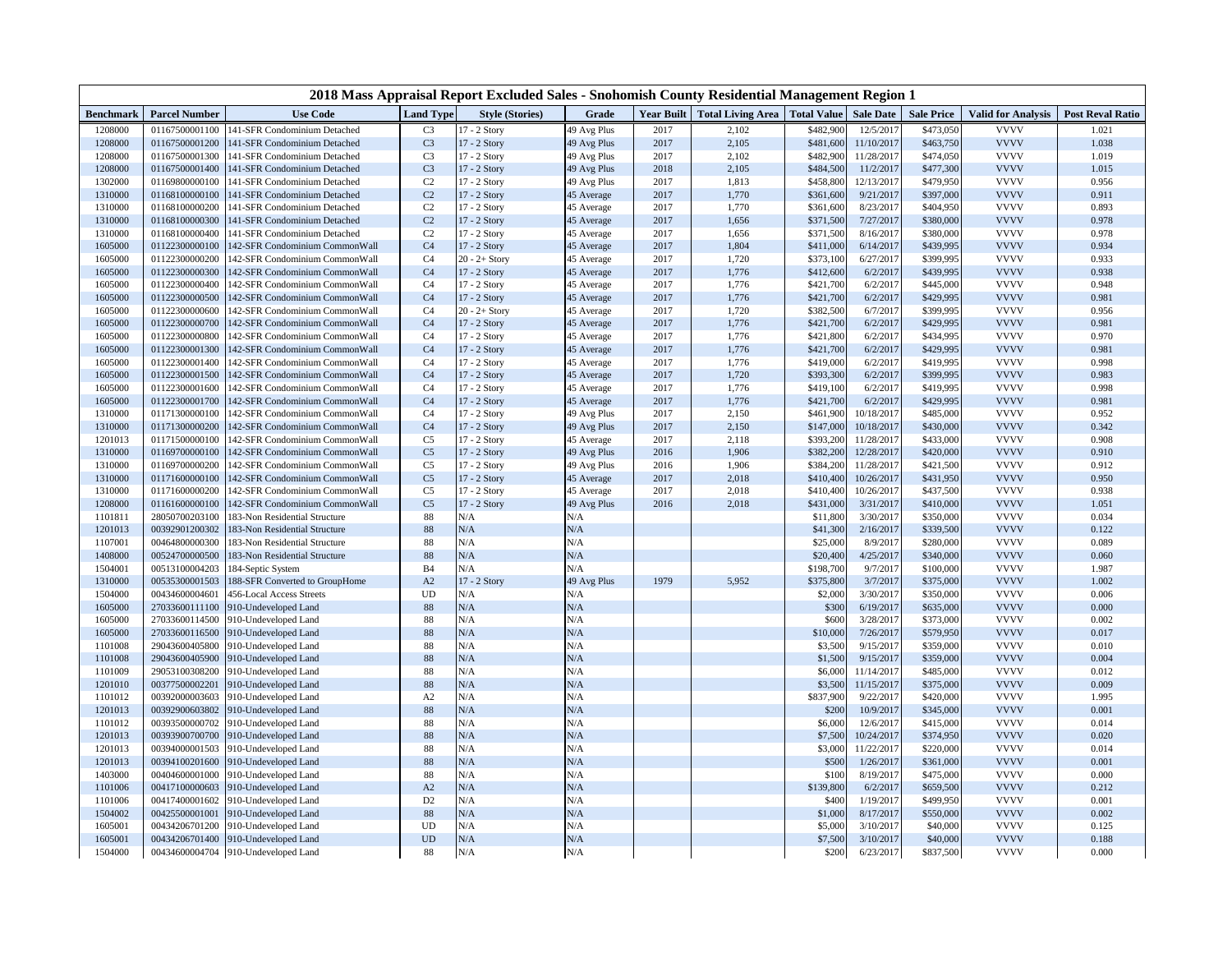| 2018 Mass Appraisal Report Excluded Sales - Snohomish County Residential Management Region 1 |                                  |                                              |                            |                        |            |            |                                             |                      |                        |                        |                            |                         |
|----------------------------------------------------------------------------------------------|----------------------------------|----------------------------------------------|----------------------------|------------------------|------------|------------|---------------------------------------------|----------------------|------------------------|------------------------|----------------------------|-------------------------|
| Benchmark                                                                                    | <b>Parcel Number</b>             | <b>Use Code</b>                              | <b>Land Type</b>           | <b>Style (Stories)</b> | Grade      | Year Built | Total Living Area   Total Value   Sale Date |                      |                        | <b>Sale Price</b>      | <b>Valid for Analysis</b>  | <b>Post Reval Ratio</b> |
| 1101008                                                                                      | 00443100004504                   | 910-Undeveloped Land                         | 88                         | N/A                    | N/A        |            |                                             | \$1,000              | 1/3/2017               | \$155,000              | <b>VVVV</b>                | 0.006                   |
| 1409000                                                                                      | 00455000200502                   | 910-Undeveloped Land                         | $\mathbf{A2}$              | 23 - Split Entry       | 45 Average | 1992       | 2,160                                       | \$514,500            | 6/13/2017              | \$578,000              | <b>VVVV</b>                | 0.890                   |
| 1605000                                                                                      | 00461100500500                   | 910-Undeveloped Land                         | 88                         | N/A                    | N/A        |            |                                             | \$10,000             | 6/20/2017              | \$302,000              | <b>VVVV</b>                | 0.033                   |
| 1101008                                                                                      | 00471700000602                   | 910-Undeveloped Land                         | 88                         | N/A                    | N/A        |            |                                             | \$1,000              | 10/23/2017             | \$350,000              | <b>VVVV</b>                | 0.003                   |
| 1201004                                                                                      | 00483557703100                   | 910-Undeveloped Land                         | 88                         | N/A                    | N/A        |            |                                             | \$8,000              | 2/24/2017              | \$285,000              | <b>VVVV</b>                | 0.028                   |
| 1201004                                                                                      | 00483559502200                   | 910-Undeveloped Land                         | 88                         | N/A                    | N/A        |            |                                             | \$8,000              | 8/4/2017               | \$270,000              | <b>VVVV</b>                | 0.030                   |
| 1408000                                                                                      | 00488800200409<br>00491400100306 | 910-Undeveloped Land                         | 88<br>88                   | N/A<br>N/A             | N/A<br>N/A |            |                                             | \$200<br>\$22,000    | 12/4/2017<br>2/28/2017 | \$350,000<br>\$840,000 | <b>VVVV</b><br><b>VVVV</b> | 0.001<br>0.026          |
| 1605000<br>1107001                                                                           | 00497400300400                   | 910-Undeveloped Land<br>910-Undeveloped Land | 88                         | N/A                    | N/A        |            |                                             | \$3,000              | 1/18/2017              | \$525,000              | <b>VVVV</b>                | 0.006                   |
| 1107001                                                                                      | 00497400300500                   | 910-Undeveloped Land                         | 88                         | N/A                    | N/A        |            |                                             | \$3,000              | 1/18/2017              | \$525,000              | <b>VVVV</b>                | 0.006                   |
| 1201006                                                                                      | 00500302600101                   | 910-Undeveloped Land                         | 88                         | N/A                    | N/A        |            |                                             | \$7,000              | 12/22/2017             | \$372,000              | <b>VVVV</b>                | 0.019                   |
| 1605000                                                                                      | 00501100000801                   | 910-Undeveloped Land                         | 88                         | N/A                    | N/A        |            |                                             | \$32,000             | 7/27/2017              | \$650,000              | <b>VVVV</b>                | 0.049                   |
| 1201004                                                                                      | 00516853200600                   | 910-Undeveloped Land                         | 88                         | N/A                    | N/A        |            |                                             | \$3,000              | 4/25/2017              | \$210,000              | <b>VVVV</b>                | 0.014                   |
| 1201004                                                                                      | 00516859301600                   | 910-Undeveloped Land                         | A <sub>1</sub>             | N/A                    | N/A        |            |                                             | \$150,000            | 3/29/2017              | \$75,000               | <b>VVVV</b>                | 2.000                   |
| 1302000                                                                                      | 00517000003300                   | 910-Undeveloped Land                         | $\ensuremath{\mathrm{UD}}$ | N/A                    | N/A        |            |                                             | \$20,000             | 2/3/2017               | \$475,000              | <b>VVVV</b>                | 0.042                   |
| 1107001                                                                                      | 00527502300100                   | 910-Undeveloped Land                         | <b>UD</b>                  | N/A                    | N/A        |            |                                             | \$35,600             | 11/28/2017             | \$200,000              | <b>VVVV</b>                | 0.178                   |
| 1107001                                                                                      | 00527502300900                   | 910-Undeveloped Land                         | UD                         | N/A                    | N/A        |            |                                             | \$35,600             | 11/28/2017             | \$200,000              | <b>VVVV</b>                | 0.178                   |
| 1107001                                                                                      | 00527502301700                   | 910-Undeveloped Land                         | UD                         | N/A                    | N/A        |            |                                             | \$26,800             | 11/28/2017             | \$200,000              | <b>VVVV</b>                | 0.134                   |
| 1504000                                                                                      | 00531904101800                   | 910-Undeveloped Land                         | 88                         | N/A                    | N/A        |            |                                             | \$2,000              | 11/2/2017              | \$560,000              | <b>VVVV</b>                | 0.004                   |
| 1107001                                                                                      | 00536900001403                   | 910-Undeveloped Land                         | CA                         | N/A                    | N/A        |            |                                             | \$200                | 8/9/2017               | \$280,000              | <b>VVVV</b>                | 0.001                   |
| 1209000                                                                                      | 00542900007000                   | 910-Undeveloped Land                         | 88                         | N/A                    | N/A        |            |                                             | \$5,000              | 11/16/2017             | \$2,025,000            | <b>VVVV</b>                | 0.002                   |
| 1201013                                                                                      | 00544701200400                   | 10-Undeveloped Land                          | 88                         | N/A                    | N/A        |            |                                             | \$6,000              | 11/29/2017             | \$285,000              | <b>VVVV</b>                | 0.021                   |
| 1409000                                                                                      | 00566300001204                   | 910-Undeveloped Land                         | 88                         | N/A                    | N/A        |            |                                             | \$500                | 5/8/2017               | \$371,000              | <b>VVVV</b>                | 0.001                   |
| 1217000                                                                                      | 00570300102600                   | 910-Undeveloped Land                         | 88                         | N/A                    | N/A        |            |                                             | \$7,000              | 9/12/2017              | \$600,000              | <b>VVVV</b>                | 0.012                   |
| 1201004                                                                                      | 00591000102500                   | 910-Undeveloped Land                         | 88                         | N/A                    | N/A        |            |                                             | \$4,000              | 11/14/2017             | \$329,500              | <b>VVVV</b>                | 0.012                   |
| 1504000                                                                                      | 00594400008702                   | 910-Undeveloped Land                         | 88                         | N/A                    | N/A        |            |                                             | \$1,000              | 8/9/2017               | \$600,000              | <b>VVVV</b>                | 0.002                   |
| 1101009                                                                                      | 00596200800102                   | 910-Undeveloped Land                         | 88                         | N/A                    | N/A        |            |                                             | \$1,000              | 8/30/2017              | \$405,000              | <b>VVVV</b>                | 0.002                   |
| 1101008                                                                                      | 00606100002000                   | 910-Undeveloped Land                         | D <sub>2</sub>             | N/A                    | N/A        |            |                                             | \$17,200             | 6/30/2017              | \$250,000              | <b>VVVV</b>                | 0.069                   |
| 1101008                                                                                      | 00606300002901                   | 910-Undeveloped Land                         | 88                         | N/A                    | N/A        |            |                                             | \$6,000              | 9/15/2017              | \$359,000              | <b>VVVV</b>                | 0.017                   |
| 1107001                                                                                      | 00611600006601                   | 910-Undeveloped Land                         | UD                         | N/A                    | N/A        |            |                                             | \$100                | 7/11/2017              | \$398,995              | <b>VVVV</b>                | 0.000                   |
| 1209000                                                                                      | 00614700600700                   | 910-Undeveloped Land                         | ${\bf B6}$                 | N/A                    | N/A        |            |                                             | \$172,200            | 12/4/2017              | \$1,400,000            | <b>VVVV</b>                | 0.123                   |
| 1209000<br>1209000                                                                           | 00614700600800<br>00614700700300 | 910-Undeveloped Land                         | B6<br>D1                   | N/A<br>N/A             | N/A<br>N/A |            |                                             | \$172,200<br>\$3,200 | 12/4/2017<br>1/4/201   | \$1,400,000            | <b>VVVV</b><br><b>VVVV</b> | 0.123<br>0.221          |
| 1209000                                                                                      | 00614700702400                   | 910-Undeveloped Land<br>910-Undeveloped Land | B6                         | N/A                    | N/A        |            |                                             | \$45,800             | 3/27/2017              | \$14,500<br>\$975,000  | <b>VVVV</b>                | 0.047                   |
| 1209000                                                                                      | 00614800006300                   | 910-Undeveloped Land                         | D <sub>1</sub>             | N/A                    | N/A        |            |                                             | \$4,100              | 6/7/2017               | \$1,200,000            | <b>VVVV</b>                | 0.003                   |
| 1209000                                                                                      | 00614800007300                   | 910-Undeveloped Land                         | D1                         | N/A                    | N/A        |            |                                             | \$4,200              | 12/4/2017              | \$1,400,000            | <b>VVVV</b>                | 0.003                   |
| 1209000                                                                                      | 00614800008100                   | 910-Undeveloped Land                         | <b>B6</b>                  | N/A                    | N/A        |            |                                             | \$143,200            | 12/4/2017              | \$1,400,000            | <b>VVVV</b>                | 0.102                   |
| 1101007                                                                                      | 00742000002001                   | 910-Undeveloped Land                         | D <sub>2</sub>             | N/A                    | N/A        |            |                                             | \$2,500              | 11/22/2017             | \$437,000              | <b>VVVV</b>                | 0.006                   |
| 1504001                                                                                      | 00513100015012                   | 910-Undeveloped Land                         | 88                         | N/A                    | N/A        |            |                                             | \$1,000              | 6/13/2017              | \$469,000              | <b>VVVV</b>                | 0.002                   |
| 1107000                                                                                      | 28040300202700                   | 910-Undeveloped Land                         | D <sub>2</sub>             | N/A                    | N/A        |            |                                             | \$400                | 7/28/2017              | \$688,000              | <b>VVVV</b>                | 0.001                   |
| 1504000                                                                                      | 27041800108900                   | 910-Undeveloped Land                         | A <sub>6</sub>             | N/A                    | N/A        |            |                                             | \$440,100            | 1/24/2017              | \$225,000              | <b>VVVV</b>                | 1.956                   |
| 1310000                                                                                      | 00442900102903                   | 910-Undeveloped Land                         | A2                         | N/A                    | N/A        |            |                                             | \$1,440,000          | 3/27/2017              | \$920,000              | <b>VVVV</b>                | 1.565                   |
| 1315000                                                                                      | 00493900006804                   | 910-Undeveloped Land                         | A2                         | N/A                    | N/A        |            |                                             | \$207,000            | 9/26/2017              | \$196,000              | <b>VVVV</b>                | 1.056                   |
| 1403000                                                                                      | 01169400000100                   | 910-Undeveloped Land                         | A6                         | N/A                    | N/A        |            |                                             | \$221,000            | 10/30/2017             | \$2,586,566            | <b>VVVV</b>                | 0.085                   |
| 1403000                                                                                      | 01169400000200                   | 910-Undeveloped Land                         | A6                         | N/A                    | N/A        |            |                                             | \$221,000            | 10/30/2017             | \$2,586,566            | <b>VVVV</b>                | 0.085                   |
| 1403000                                                                                      | 01169400000300                   | 910-Undeveloped Land                         | A6                         | N/A                    | N/A        |            |                                             | \$226,000            | 10/30/2017             | \$2,586,566            | <b>VVVV</b>                | 0.087                   |
| 1403000                                                                                      | 01169400000400                   | 910-Undeveloped Land                         | A <sub>6</sub>             | N/A                    | N/A        |            |                                             | \$221,000            | 10/30/2017             | \$2,586,566            | <b>VVVV</b>                | 0.085                   |
| 1403000                                                                                      | 01169400000500                   | 910-Undeveloped Land                         | A6                         | N/A                    | N/A        |            |                                             | \$214,000            | 10/30/2017             | \$2,586,566            | <b>VVVV</b>                | 0.083                   |
| 1403000                                                                                      | 01169400000600                   | 910-Undeveloped Land                         | A6                         | N/A                    | N/A        |            |                                             | \$208,200            | 10/30/2017             | \$2,586,566            | <b>VVVV</b>                | 0.080                   |
| 1403000                                                                                      | 01169400000700                   | 910-Undeveloped Land                         | A6                         | N/A                    | N/A        |            |                                             | \$226,000            | 10/30/2017             | \$2,586,566            | <b>VVVV</b>                | 0.087                   |
| 1403000                                                                                      | 01169400000800                   | 910-Undeveloped Land                         | A6                         | N/A                    | N/A        |            |                                             | \$226,000            | 10/30/2017             | \$2,586,566            | <b>VVVV</b>                | 0.087                   |
| 1403000                                                                                      | 01169400000900                   | 910-Undeveloped Land                         | A6                         | N/A                    | N/A        |            |                                             | \$226,000            | 10/30/2017             | \$2,586,566            | <b>VVVV</b>                | 0.087                   |
| 1403000                                                                                      | 01169400001000                   | 910-Undeveloped Land                         | A <sub>6</sub>             | N/A                    | N/A        |            |                                             | \$221,000            | 10/30/2017             | \$2,586,566            | <b>VVVV</b>                | 0.085                   |
| 1403000                                                                                      | 01169400001100                   | 910-Undeveloped Land                         | C6                         | N/A                    | N/A        |            |                                             | \$182,000            | 10/30/2017             | \$2,586,566            | <b>VVVV</b>                | 0.070                   |
| 1403000                                                                                      | 01169400001200                   | 910-Undeveloped Land                         | A <sub>6</sub>             | N/A                    | N/A        |            |                                             | \$226,000            | 10/30/2017             | \$2,586,566            | <b>VVVV</b>                | 0.087                   |
| 1403000                                                                                      | 01169400001300                   | 910-Undeveloped Land                         | A6                         | N/A                    | N/A        |            |                                             | \$226,000            | 10/30/2017             | \$2,586,566            | <b>VVVV</b>                | 0.087                   |
| 1403000                                                                                      |                                  | 01169400001400 910-Undeveloped Land          | A6                         | N/A                    | N/A        |            |                                             | \$226,000            | 10/30/2017             | \$2,586,566            | <b>VVVV</b>                | 0.087                   |